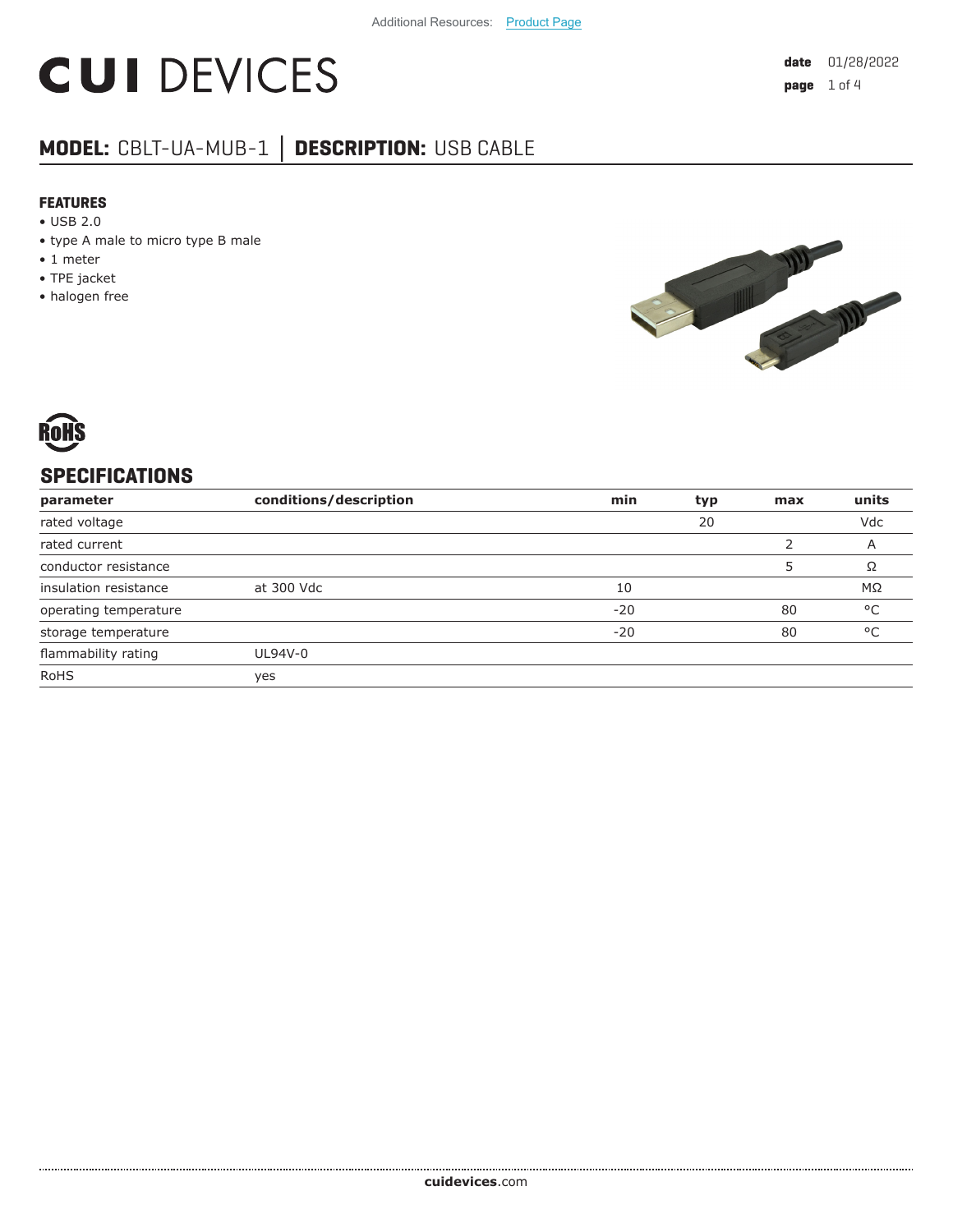5

**BLACK** 

- SHELL DRAIN+BRAID

 $\overline{4}$ 

SHELL -

#### **MECHANICAL DRAWING**

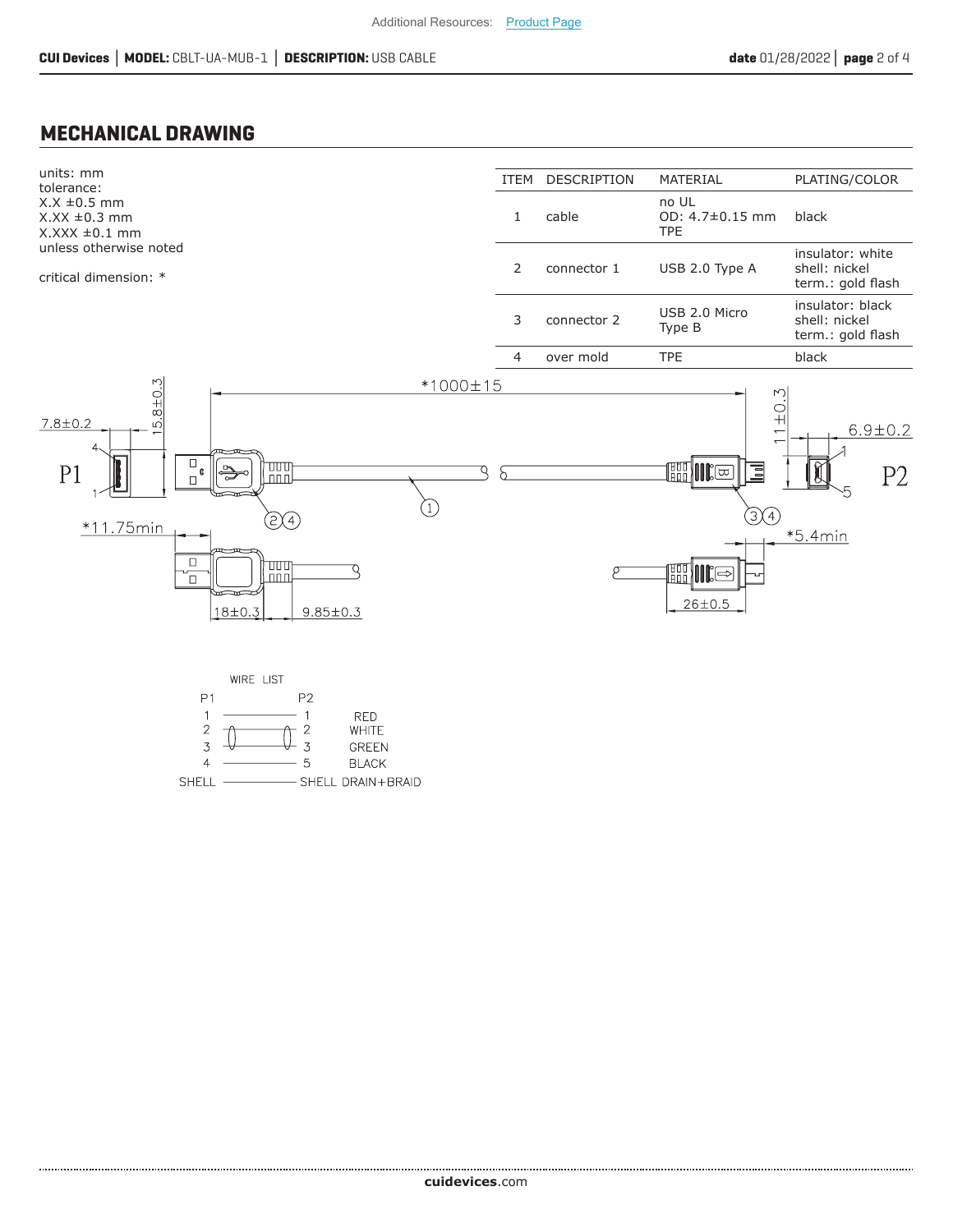### **PACKAGING**

units: mm

Carton Size: 546 x 355 x 186 mm Carton QTY: 100 pcs



MINI TIE